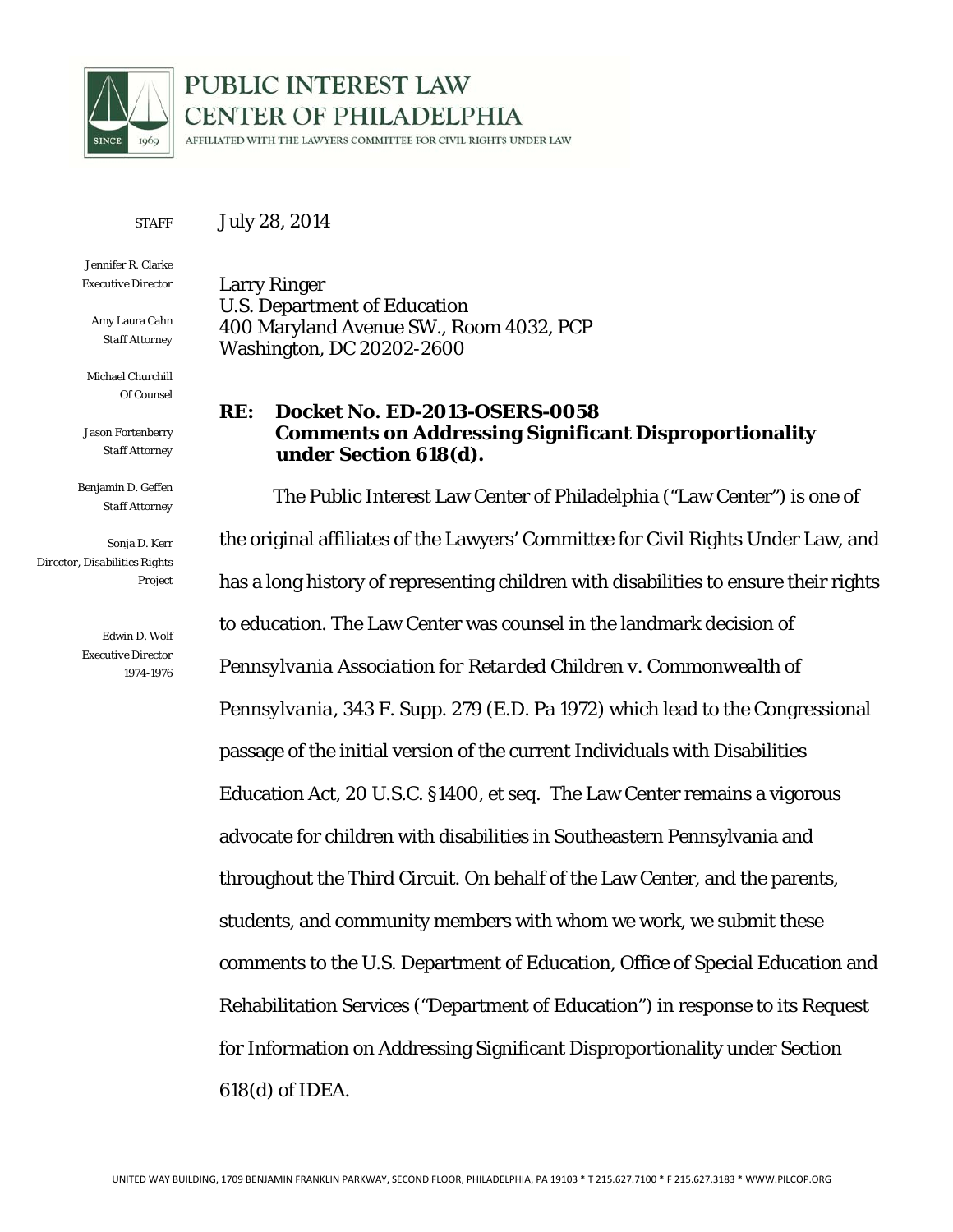For the past 17 years, the IDEA, at section  $601(c)(12)(A)$  and  $(B)$ ;  $618(d)(1)$ ; and 34 CFR 300.646(a) has included a statutory admission that African American and other minority children are being misidentified, and required states to collect and examine data in an effort to reduce or eliminate this erroneous use of special education. It is now high time, indeed past time, for the Department of Education to take more vigorous action to eliminate disproportionality: to do more than simply count the numbers and to instead stop the misidentification of minority children. We submit these comments in hope that the Department of Education will take such action and stand ready to assist the Department on this project as it moves forward.

#### **Question 1: Adoption of a Standard Approach for Determining Disproportionality.**

 The Department should adopt a standard approach for determining significant disproportionality as an initial step to reducing and eliminating misidentification of children. While the numbers are important and a method to track them critical, the human potential lost cannot be overlooked.

The Law Center has recently represented African American clients who have personally experienced the devastating effects of inaccurate identification. *S.H. ex re Durrell v. Lower Merion School District*, 2012 U.S. Dist LEXIS 101048, 729 F.3d 248 (3d Cir. Sept. 5, 2013) (finding that African American student misidentified as having a specific learning disability had no right to a hearing and no cause of action under IDEA and affirming summary judgment on ADA/504 claim); *A.G. v. Lower Merion School District*, 59 IDELR 279, *affirmed* 542 Fed. Appx. 193 (3d Cir. Nov. 14, 2013) (acknowledging that African American student was misidentified as having Other Health Impairment but relying on parent's consent under IDEA to affirm for District on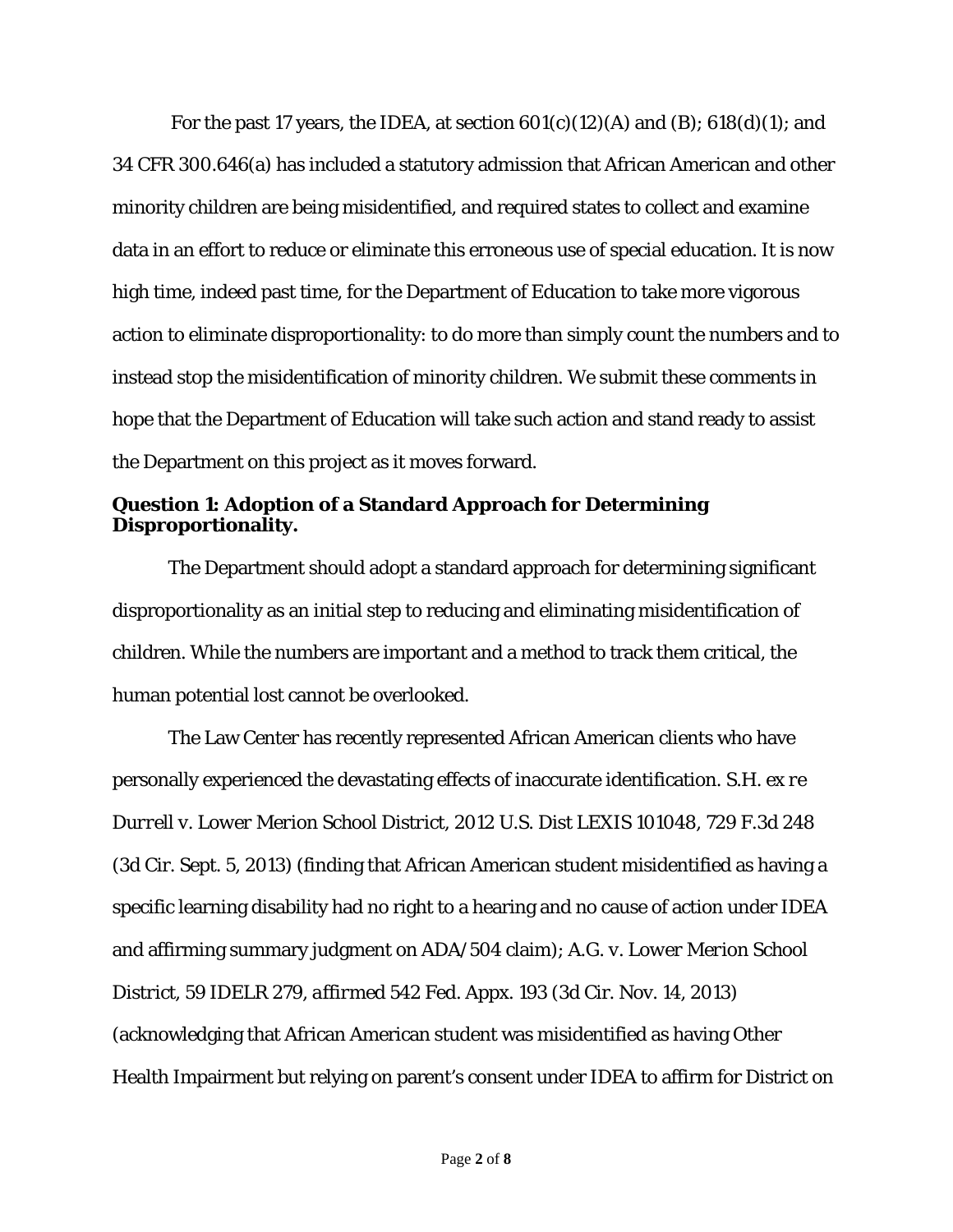ADA/504 claim). This situation is about more than numbers; in the words of our clients,

misidentification as a student with a disability has an impact<sup>1</sup>:

*From S.H.*: Well, for starters, I would be in way like – I would probably be taking like all Honors classes if, in my past years, I wasn't taken out of other main classes and just isolated a lot from regular classrooms, because it kind of like  $-$  I feel like it  $-$  being in ISL<sup>2</sup> and stuff kind of just brought me down more than helped me progress. ….Because like, over a time period, like that kind of takes a toll on you, like just knowing that you think you don't have to be somewhere and then someone keeps telling you you have a disability. Like it starts making you feel like you are not smart and like stuff like that. So, I guess, the real intelligent person that I know I could be was hidden. *S.H. Dep.* 15:12-18; 30:14-21, Feb. 14, 2012.

*From A.G.*: …I didn't want to be in ISL because I thought it was pointless to me, and they just said that there's not much they can do... Because I feel like I was ripped off with my education.…Because they put me in pointless classes that I did not need, and I could have been with the other students, doing what they were doing, instead of wasting my time…I did reading lab in middle school which was pointless…I know in middle school, I really wanted to take history all three years, but I couldn't. *A.G. Dep.* 21:21-24; 37:25-38:1-6; 38:11-12; 38:24-25.

These individual examples are only a few of the hundreds of thousands that may

exist and the impact of disproportionality cannot simply be measured only in numbers.

It is well accepted that despite the IDEA statutory language and provisions to prevent

significant disproportionality, the same continues to occur.3 For example, we commend

 $\overline{a}$ 

<sup>&</sup>lt;sup>1</sup> While the District prevailed in both cases, the District Court each time commented on the misidentification. *S.H.*, at 729 F.3d at 256 (noting that any "misidentification of S.H." was "unfortunate."); *A.G.* 59 IDELR 279 at pg. 23 (concluding that the school psychologist classified A.G.'s observed behavioral and emotional issues as an "other health impairment" in technical noncompliance with the IDEA definition).

 $2^2$  ISL is an acronym for Instructional Support Lab, a special education class.

<sup>&</sup>lt;sup>3</sup> Notably, in 2007, the NEA and National Association of Psychologists jointly issued "Truth in Labeling: Disproportionality in Special Education." www.nccret.org/Exemplars/Disproportionality Truth In Labeling.pdf. in which it concluded that at least part of the probable explanation is in the lack of a common standard and the assessment process. Recent settlements in both Sun Prairie (OCR Case #05-11-5003,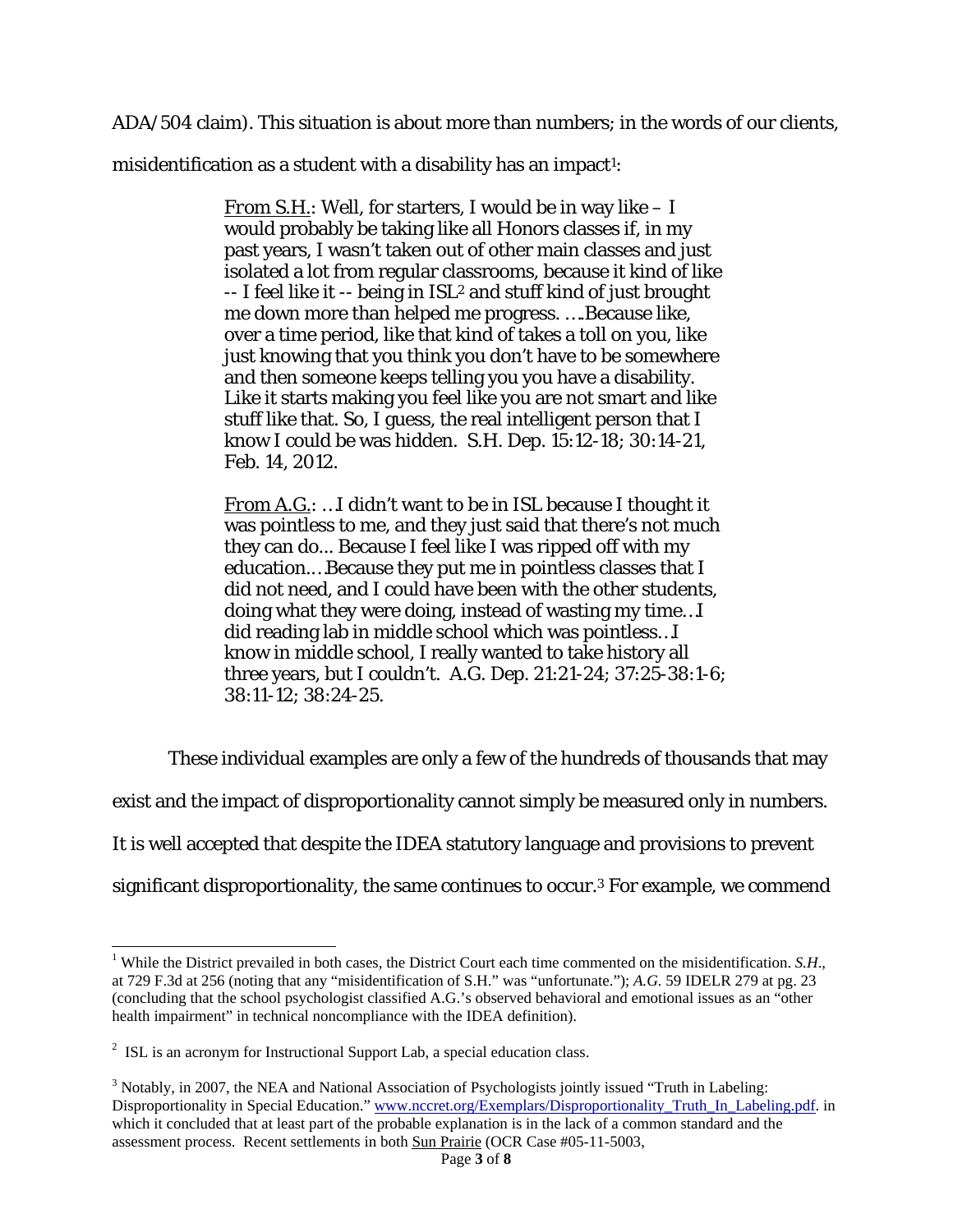to you Jamila Codrington & Halford H. Fairchild, *Special Education and the Mis-Education of African American Children: A Call to Action*, Association of Black Psychologists, (Feb. 13, 2012)4 , the recent white paper which has vigorously advocated for a national systemic change to stop the travesty of placing African American children in special education who do not belong there and which emphatically calls for an end to this new form of discrimination. Another important scholarly resource is Karolyn Tyson, *Integration Interruption*, (Oxford Press 2011). And, of course, it is also without dispute that non-Caucasian children are more frequently disciplined than their peers.5

States have varying approaches to disproportionality, both in terms of what is deemed an "acceptable level" and in ways of calculating significant disproportionality. Most recently, the General Accounting Office has recommended a federal threshold.<sup>6</sup> The lack of a common consensus makes it difficult for the Department to monitor and to ensure that states are correctly addressing disproportionality.7

Because of the incalculable loss of human potential caused by disproportionality, especially that due to mis-identification, the Law Center strongly supports adoption of a nationally determined standard approach that states would use to determine disproportionality. We urge the Department to convene a national taskforce of

 $\overline{a}$ 

<sup>&</sup>lt;www2.ed.gov/documents/press-releases/sun-prairie-wisconsin-agreement.doc>) and Schenectady (OCR Case #02-10-5001, <www2.ed.gov/documents/press-releases/schenectady-new-york-agreement.doc>) are examples of systemic change needed and may be useful for guidance to reduce disproportionality.

<sup>4</sup> *Available at* www.abpsi.org/pdf/specialedpositionpaper02132.pdf.

<sup>5</sup> Both nationally, and locally, disproportionate discipline remains a significant problem. See, *Beyond Zero Tolerance: Discipline and Policing in PA Public Schools*, ACLU (November 2013), www.ackupa.org/bzt, and *U.S. Department of Education Office for Civil Rights 1 Civil Rights Data Collection: Data Snapshot (School Discipline)*  March 21, 2014*.* 

<sup>&</sup>lt;sup>6</sup> U.S. Gov't Accountability Office, GAO-13-137, 2013, Individuals with Disabilities Education Act: Standards Needed to Improve Identification of Racial and Ethnic Overrepresentation in Special Education (2013).

<sup>&</sup>lt;sup>7</sup> State Definitions of Significant Disproportionality, inForum, July 2007, available at http://www.ed.gov/about/offices/list/osers/index.html.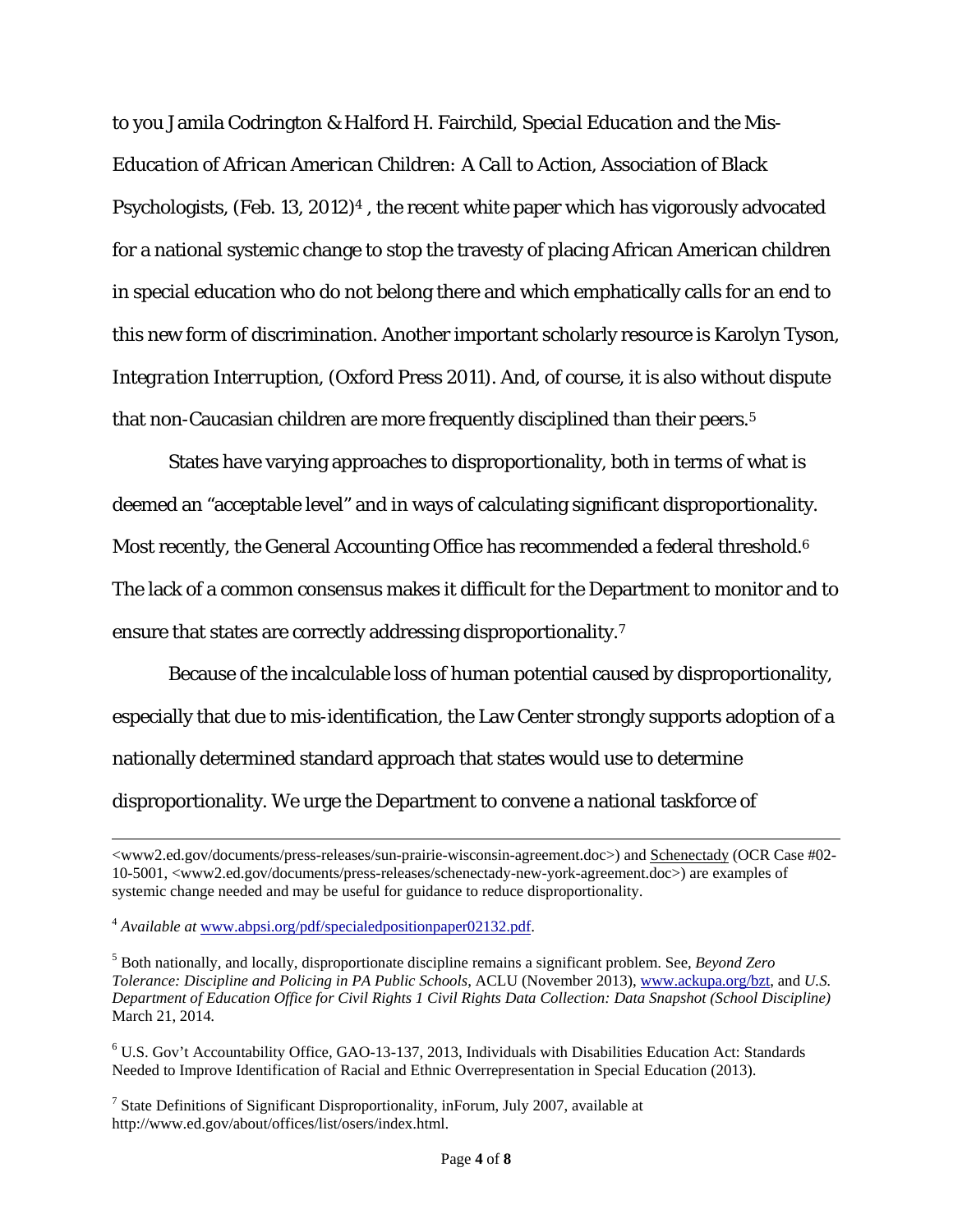multidisciplinary experts who are culturally sensitive and skilled in identification, evaluation, and statistics to address this question and to mandate a federal risk ratio. If the intent of the IDEA is to be met – providing special education services to children who need special education services- then, the ratio simply should not be more than 1.5.8 Local population issues are important and must be fairly considered, and there should be statistical corrections for districts and states with very small or large "n's" of a particular subgroup. But districts simply cannot continue to allow overidentification of minority (or in some cases even majority students non-Caucasian). For example, Pennsylvania's risk ratio is 4.0.9 This means that the state officials have deemed it officially acceptable that students who are non-Caucasian risk mis-identification as a student with a disability at a rate of 4:1 compared to a Caucasian student. This should not be tolerated 17 years after Congress identified the problem and after 17 years of collecting data about the problem.

#### **Question 2: What Actions Should the DOE Take to Address Disparity in Data?**

 The Department inquires how it should address the differences between the overall data and the suggestions of state after state that significant disproportionality does not exist within any LEA or state. Our suggestion is that the Department should recall that the root of the IDEA is an individualized approach to education.10 Without an approach to address significant disproportionality by which parents and their children are individually given information so that they are fully informed and have recourse to address the misidentification, such misidentification and hence "hidden" significant

l

 $8$  A risk ratio of 1.0 is considered to be perfectly proportionate and a risk ratio between .50 and 1.5 is considered to be proportionate. Sue Gamm, *Disproportionality in Special Education: Where, Why and How It Occurs*, 5 (2010).

<sup>9</sup>

<sup>&</sup>lt;sup>9</sup> The state increased its WRR to 4.0 on August 26, 2013.<br><sup>10</sup> See, for example, Justice Rehnquist's explanation that the "modus operandi of the Act is the already mentioned individualized education program." *Burlington Sch. Committee v. Dept. of Education*, 471 U.S. 359, 367 (1985).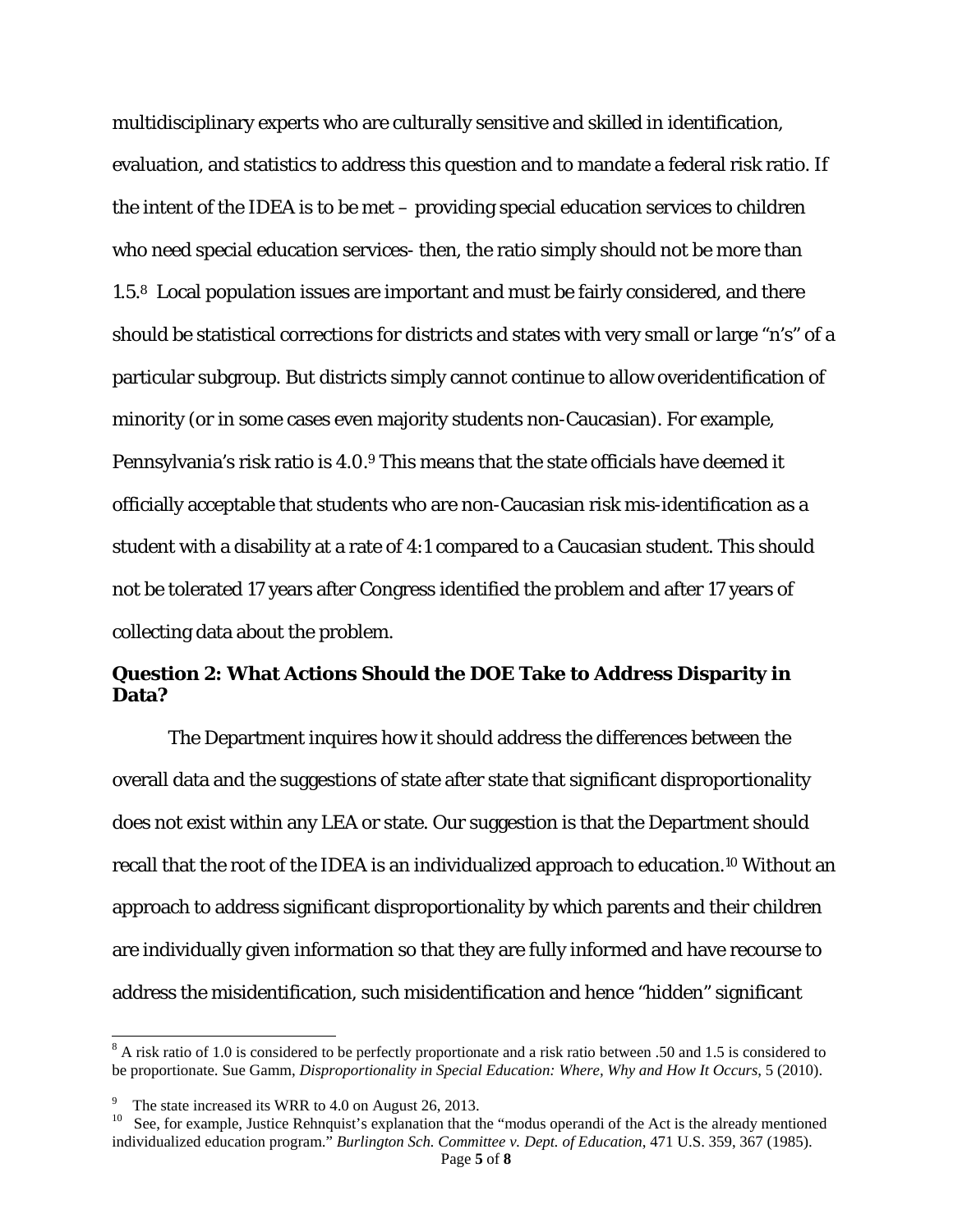disproportionality will continue unabated. The national data will continue to differ from the state data. Hence, the Law Center proposes five solutions to the dilemma, addressing the three most common ways that disproportionality occurs – misidentification, placement and discipline.

The Department should require that states provide all IEP team members, including parents, with written explanation of each of the 13 disability categories of the IDEA at the time of any evaluation or re-evaluation. If this information is provided to parents, they will be better able to assess whether, in fact, the child in question "has" a disability. Likewise, teachers should have the explanations and should receive training in each of the disability categories.

Second, the Department should request Congress to amend the IDEA such that identification/misidentification of a child is a matter for a due process hearing or at least a state complaint. In the E.D. of PA and the Third Circuit, children have no remedies under the IDEA and cannot even bring a due process hearing on that issue. So long as there is no remedy for misidentified children through due process or the complaint system, misidentification "without a face" will continue.

Third, The Department should create a taskforce to collect and analyze carefully the data in the "soft" disability categories – i.e. specific learning disabilities, emotional disturbance, and other health impairment - and determine if revisions to the statutory definitions are necessary. For example, our knowledge about dyslexia and other learning disabilities is greater now than when the definition was originally included in the IDEA.11 Additionally, the Department should consider revising 34 C.F.R. 300.307 to completely ban the identification of a child on the sole basis of the discrepancy model.

 $\overline{a}$ 

<sup>&</sup>lt;sup>11</sup> Sally Shaywitz, *Overcoming Dyslexia: A New and Complete Science-Based Program for Reading Problems at Any Level* (Knopf 2003).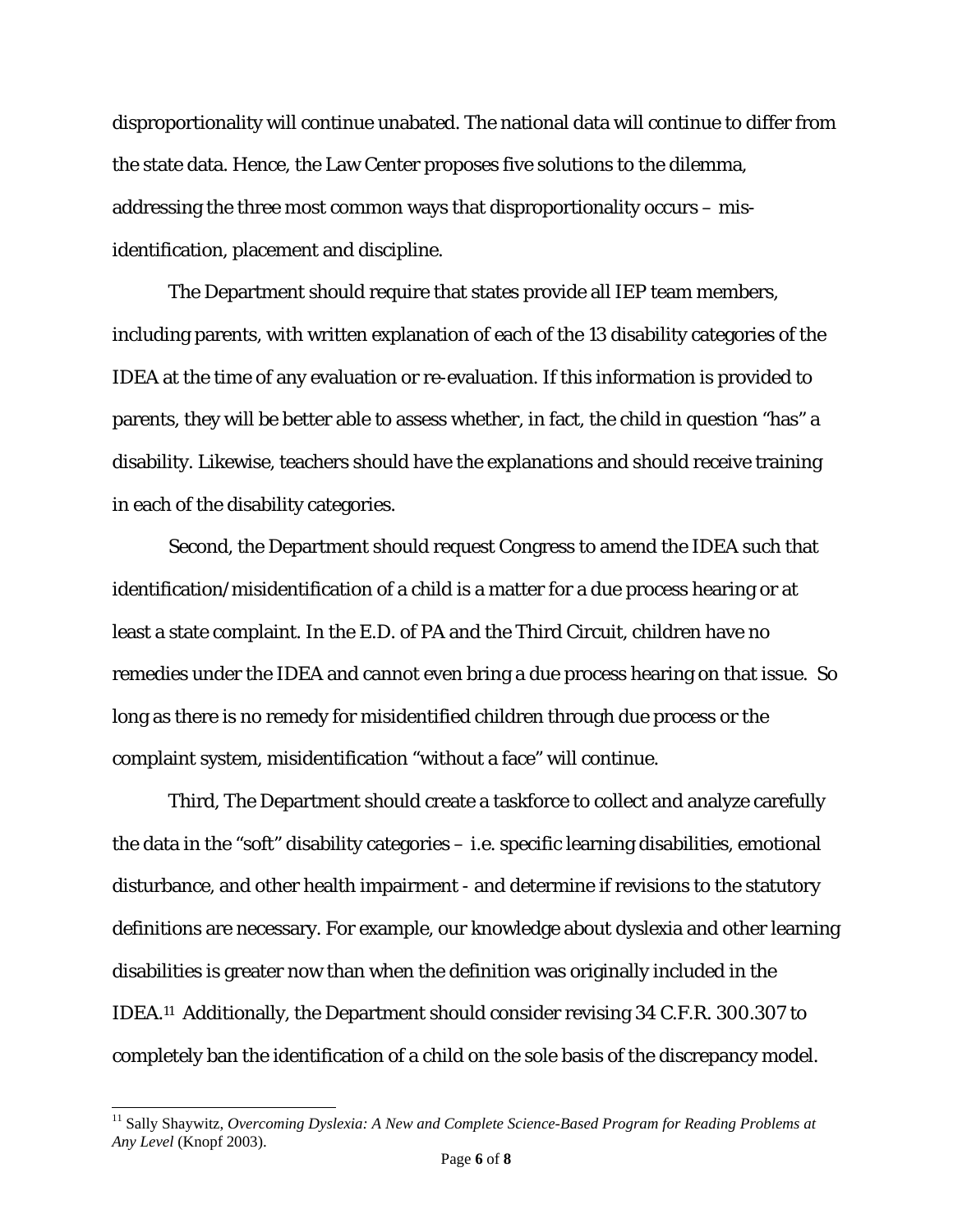As noted at 71 Fed. Reg. 46650 (Aug. 14, 2006), the research does not support the use of a discrepancy model approach.

Because of the nature of these disabilities, errors in identification are more common. But experts in all of the areas can assist in further clarifying these disabilities in more concrete terms, or requiring more stringent evaluations, including diagnostic teaching evaluations. A diagnostic teaching evaluation may be as effective in determining if a child has a disability, especially since it is well accepted that standardized testing measures will not always capture a child's true ability and learning style.

Fourth, experts agree that teacher referral is often the reason a child is evaluated for special education, and the research also shows that teachers commonly refer when children do not meet the social norms in a classroom. Thus, when school districts and states collect and analyze disciplinary data, the Department should assist the states by providing technical assistance to address the relationship between disproportionate discipline and significant disproportionately of students in special education. Teachers need training on when to refer and school districts should be encouraged to utilize objective information, not anecdotal and subjective information, as a basis for referrals. Districts must be taught how to take the information they have and use it in a way to reduce disproportionality when the primary motivator for referral is that the child is a "behavior problem."

A final suggestion is that the Department develops a national monitoring system with highly trained and culturally sensitive experts to conduct yearly audits of each state based on random reviews of selected files. This auditing could be done whenever a